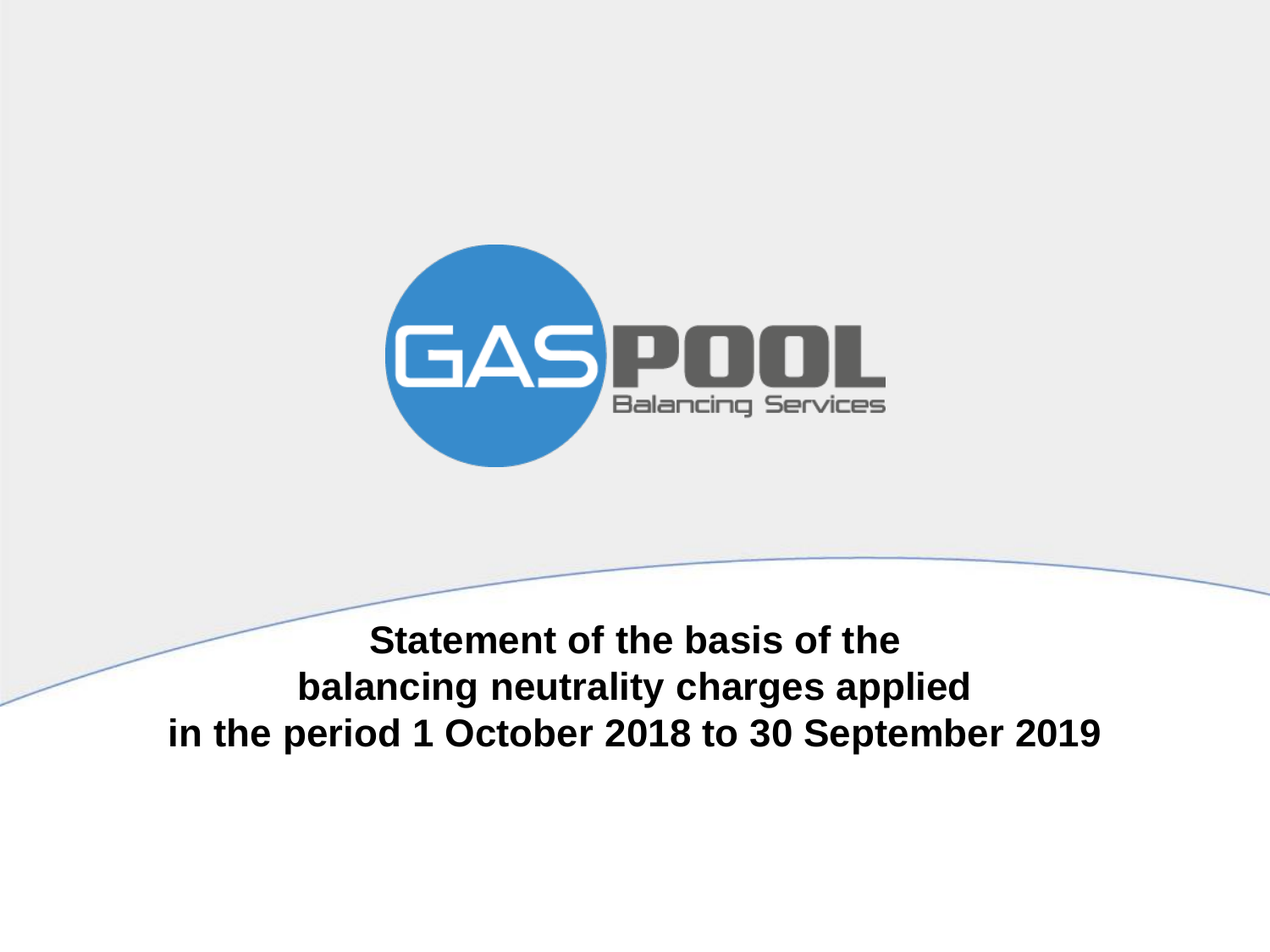

- Neutrality arrangements are such that GASPOOL neither gains nor loses:
	- deficits are recovered through neutrality charges
	- surplus amounts are distributed to balancing group managers (BGMs)
	- funds only serve to finance the balancing regime, not to cover general operating expenses (office rent, salaries etc.)
- Neutrality accounting period  $= 12$  months.
- GASPOOL estimates costs and revenues for each neutrality accounting period including a financial buffer for liquidity requirements (liquidity buffer).
- Deficit/surplus is calculated separately for RLM and SLP neutrality accounts.
- Quantities attributable to each account in each neutrality accounting period are projected using historical data.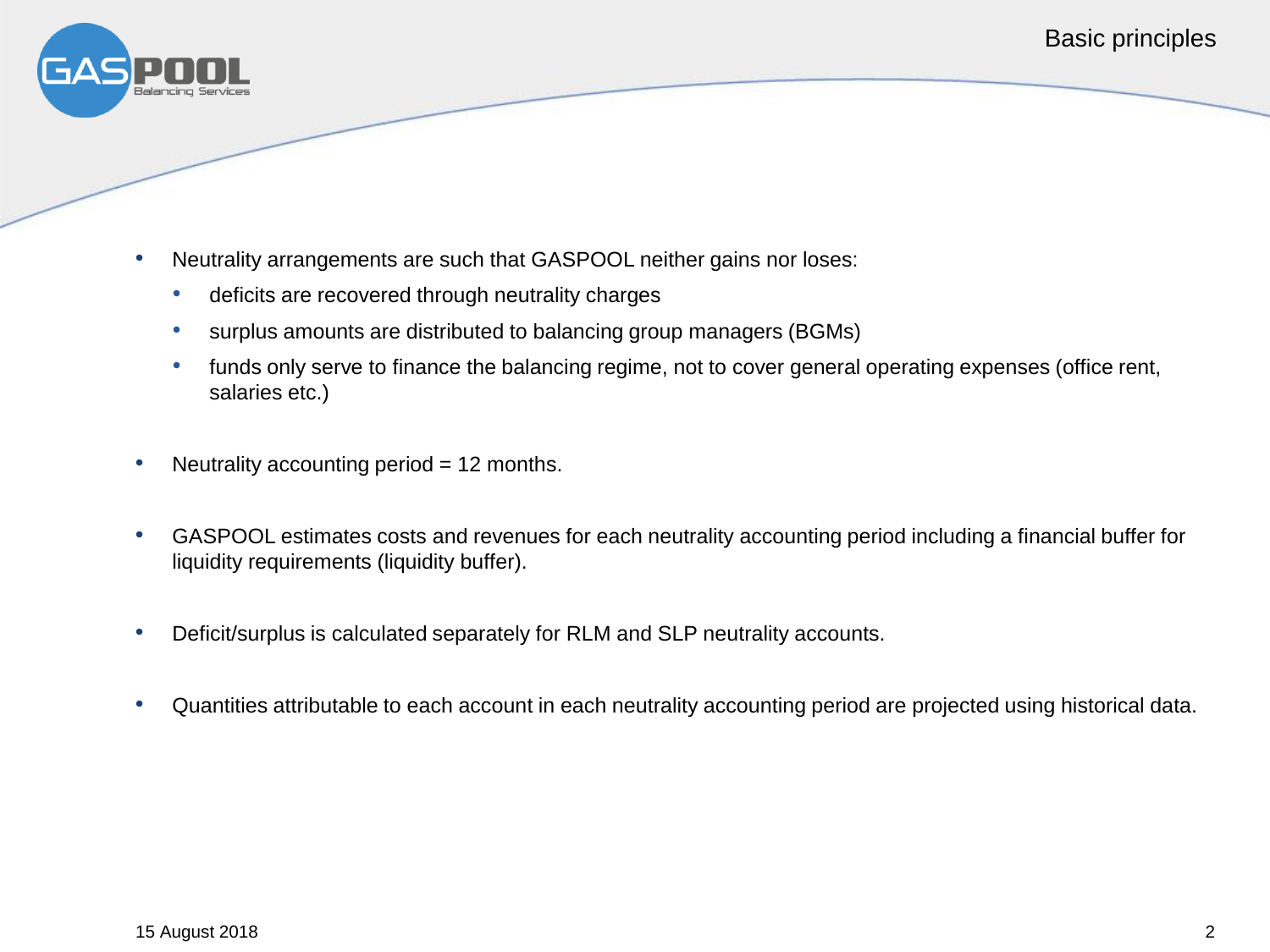

- Analysis of relevant quantities, mainly:
	- system balancing volumes are considered separately for each gas quality and merit order rank
	- projection of energy imbalance quantities (positive and negative imbalances)
	- projection of trends for network balancing accounts (positive and negative imbalances), reconciliation quantities
- Price forecast:
	- based on spot price forecasts for relevant trading hubs
	- historical price trends are factored in (separately for each merit order rank and gas quality)
	- prices realised by GASPOOL in its trading activities are compared against relevant spot curves
	- short-term fixed costs are taken into account (e.g. capacity charges for flexibility services)
	- => standard prices are derived for each quantity parameter using stochastic methods
- Two scenarios (base case and risk-adjusted scenario) are developed for RLM and SLP account, respectively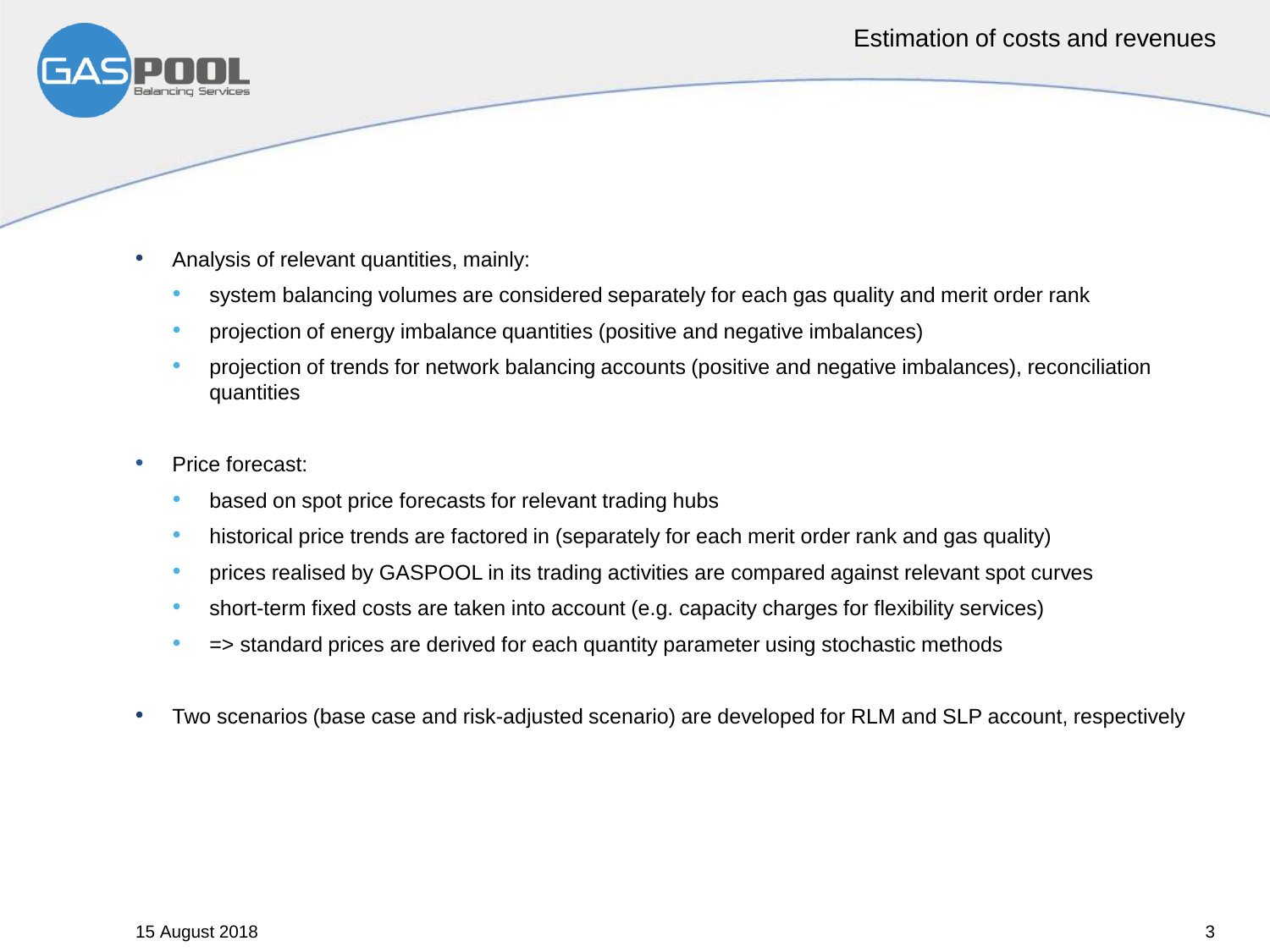

- Revenue estimate for the period 1 October 2018 to 30 September 2019:
	- RLM: €121.3m
	- SLP: €268.8m
- Cost estimate for the period 1 October 2018 to 30 September 2019:
	- RLM: €147.0m
	- SLP: €316.7m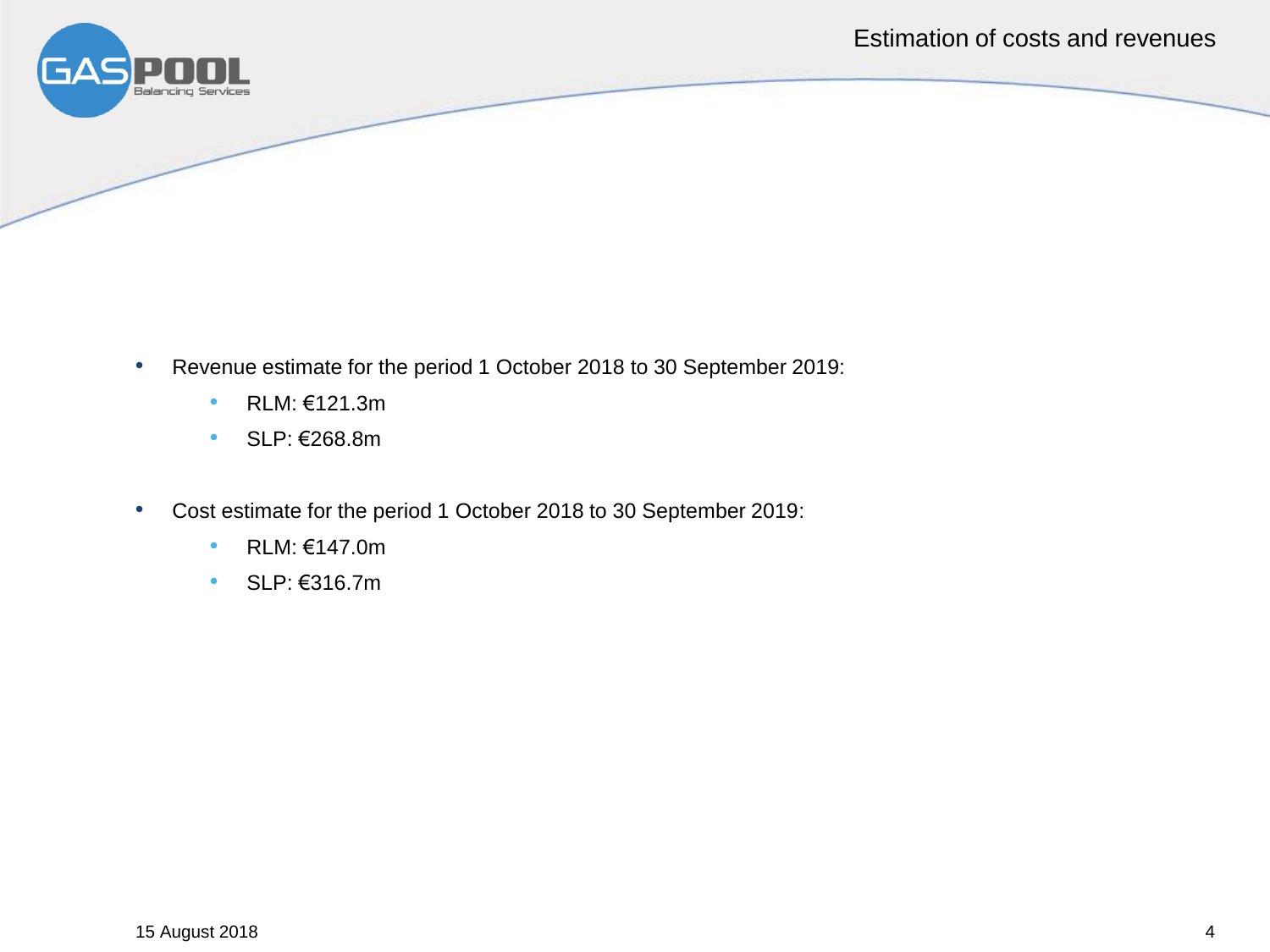## Explanatory notes on liquidity buffer



- Creation of risk reserves to manage future risks and to stabilise balancing neutrality charges
- Internal risk assessment carried out by GASPOOL
	- quantity risk
	- price risk
	- portfolio risk
	- other risks (e.g. defaults/insolvency)
- Hedge against financing-related effects (cash flow)
	- tax effects (VAT)
	- invoicing framework and terms of payment
		- Period of performance differs from invoicing and payment periods (e.g. balancing group invoices, quantity reconciliation)
		- payment practices of customers
- Based on current knowledge and new facts from GY 2017/2018 (risks actually realised, changes in risk exposure), risk reserves are not sufficient to cover GY 2018/2019
	- Liquidity buffer for RLM will be reduced by  $€11.9m$  to  $€104.1m$
	- Liquidity buffer for SLP will be increased by €54,2m to €367.9m
	- Combined Liquidity buffer will be increased by €42.3m to €472.0m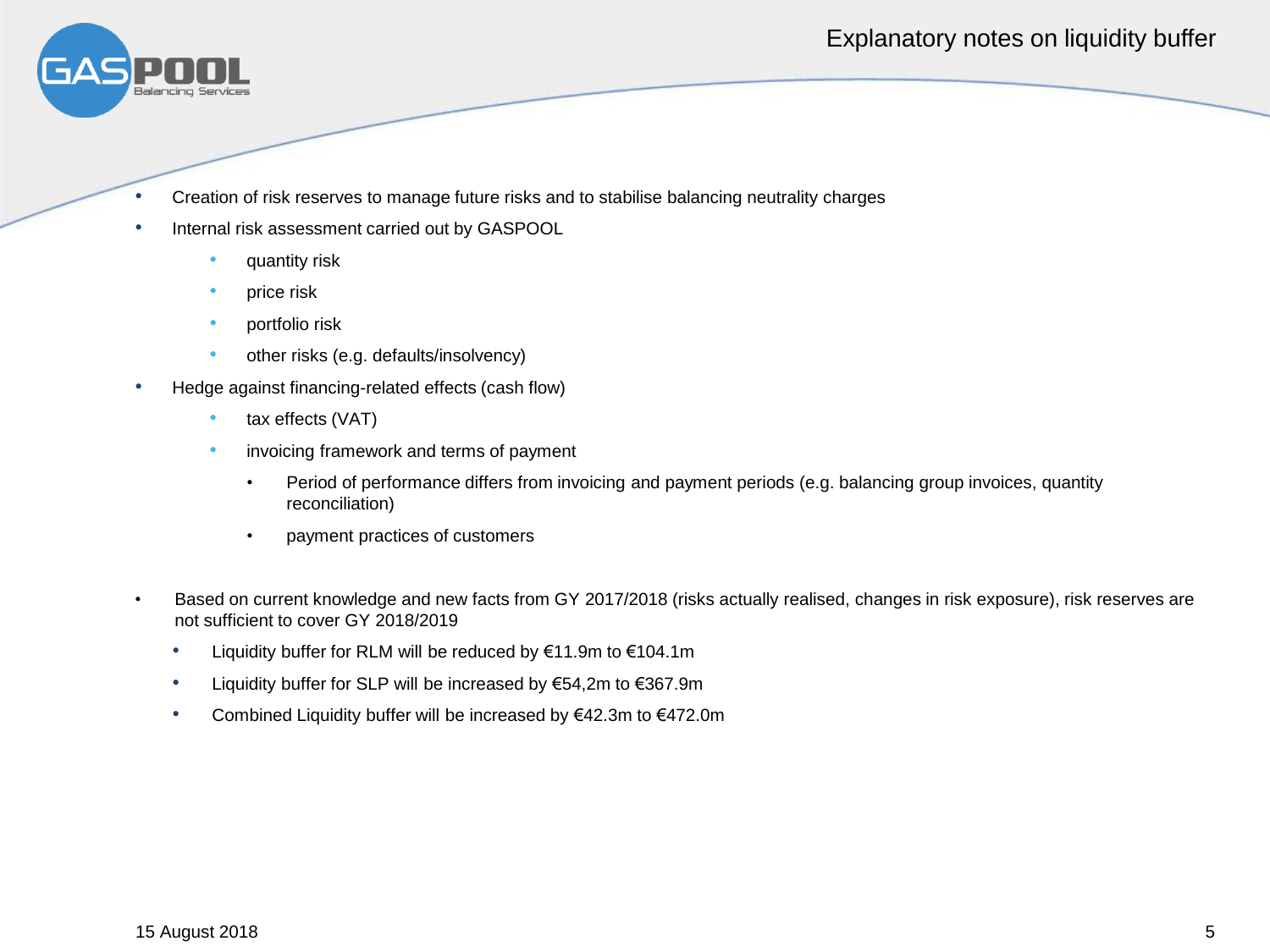

- Balance of RLM neutrality account at the end of the neutrality accounting period (GY 2018/2019) is expected to be negative after liquidity buffer is deducted
	- $\rightarrow$  RLM neutrality charge required: 0.26  $\epsilon$ /MWh
- Balance of SLP neutrality account at the end of the neutrality accounting period (GY 2018/2019) is expected to be negative after liquidity buffer is deducted
	- $\rightarrow$  SLP neutrality charge required: 0.73  $\epsilon$ /MWh